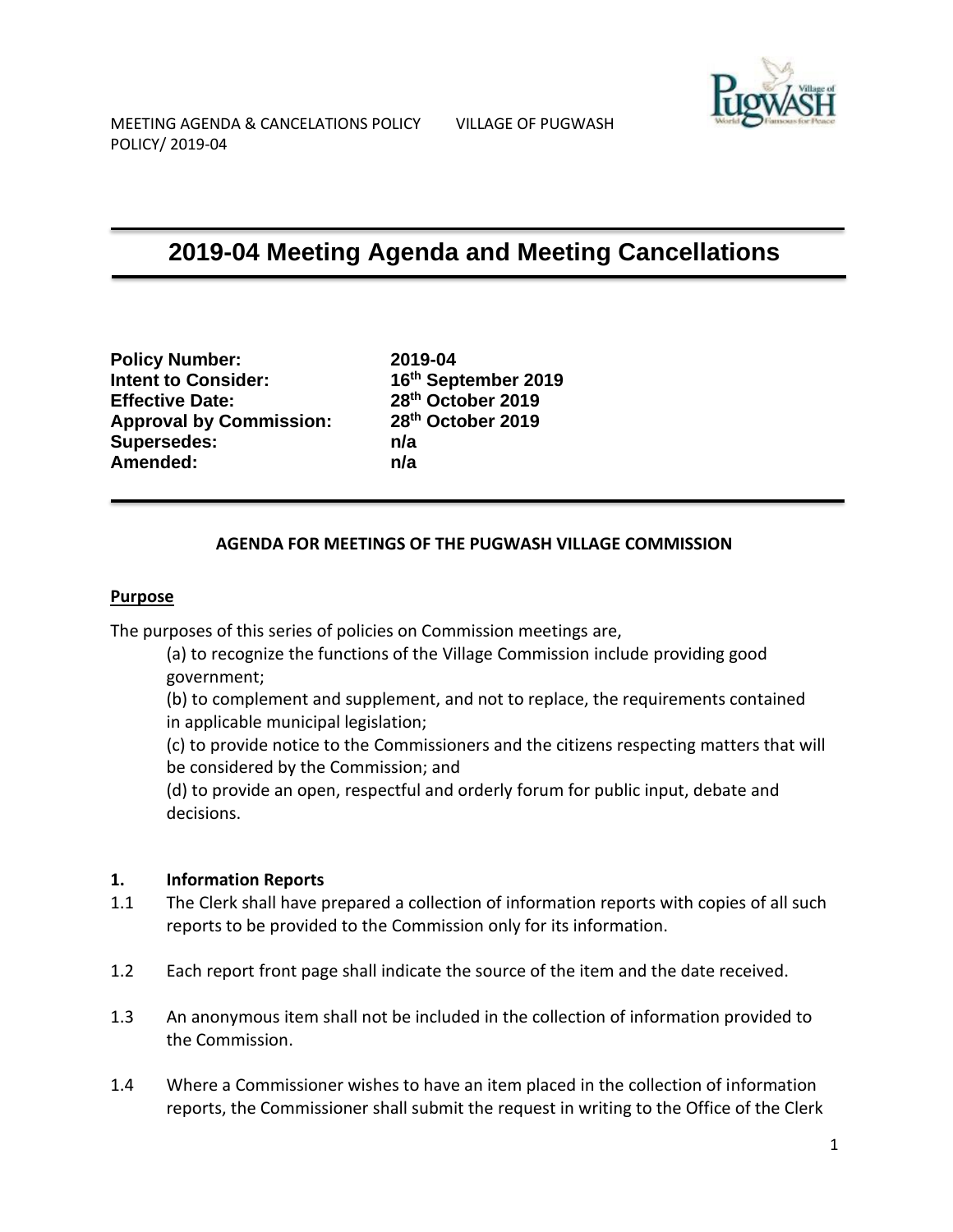

no later than 12:00 noon on the Wednesday prior to the Commission meeting at which the item is to be considered, whereupon the Clerk shall cause the item to be added to the collection.

- 1.5 A Commissioner may request that an information report be added to the Agenda for the purpose of a staff presentation or to ask questions of clarification providing the Commissioner has given notice to the Commission at the prior regular meeting of the Commission at which the information report appears in the collection of information items on the Agenda.
- 1.6 If the request is not in respect of a question of clarification or a staff presentation, the Commissioner must include an explanation of the item and the reasons for making it as well as a copy of a draft motion which Commission will be requested to consider.

# **2. Agenda**

- 2.1 The Clerk shall have prepared the agenda of the Commission together with copies of all reports or communications to be dealt with at each regular meeting of the Commission.
- 2.2 The headings of the Agenda shall be the same as the Order of Business.

## **3. Agenda Item Respecting Staff**

3.1 If a Commissioner has an issue concerning staff, either individually or collectively, the issue shall not be added to the agenda of a regular meeting of the Commission until the Commissioner has discussed the issue with the Clerk Treasurer and the matter has been discussed at an In Camera (in Private) Session of the Commission.

## **4. Added Items to Agenda**

- 4.1 If a Commissioner wishes to have an item placed on the meeting agenda, the Commissioner shall submit the request in writing to the Office of the Clerk no later than 12:00 noon on the Wednesday prior to the Commission meeting at which the item is to be considered.
- 4.2 The request shall include an explanation of the issues and a copy of a draft motion requesting a staff report which the Commission will be requested to consider.
- 4.3 If subsections 4.1 and 4.2 are complied with, the Clerk shall add the Commissioner's item to the agenda.

## **5. Late Additions to Agenda**

5.1 If a Commissioner wishes to have an item placed on the regular meeting agenda following the deadline prescribed by section 4.1, the Commissioner shall submit the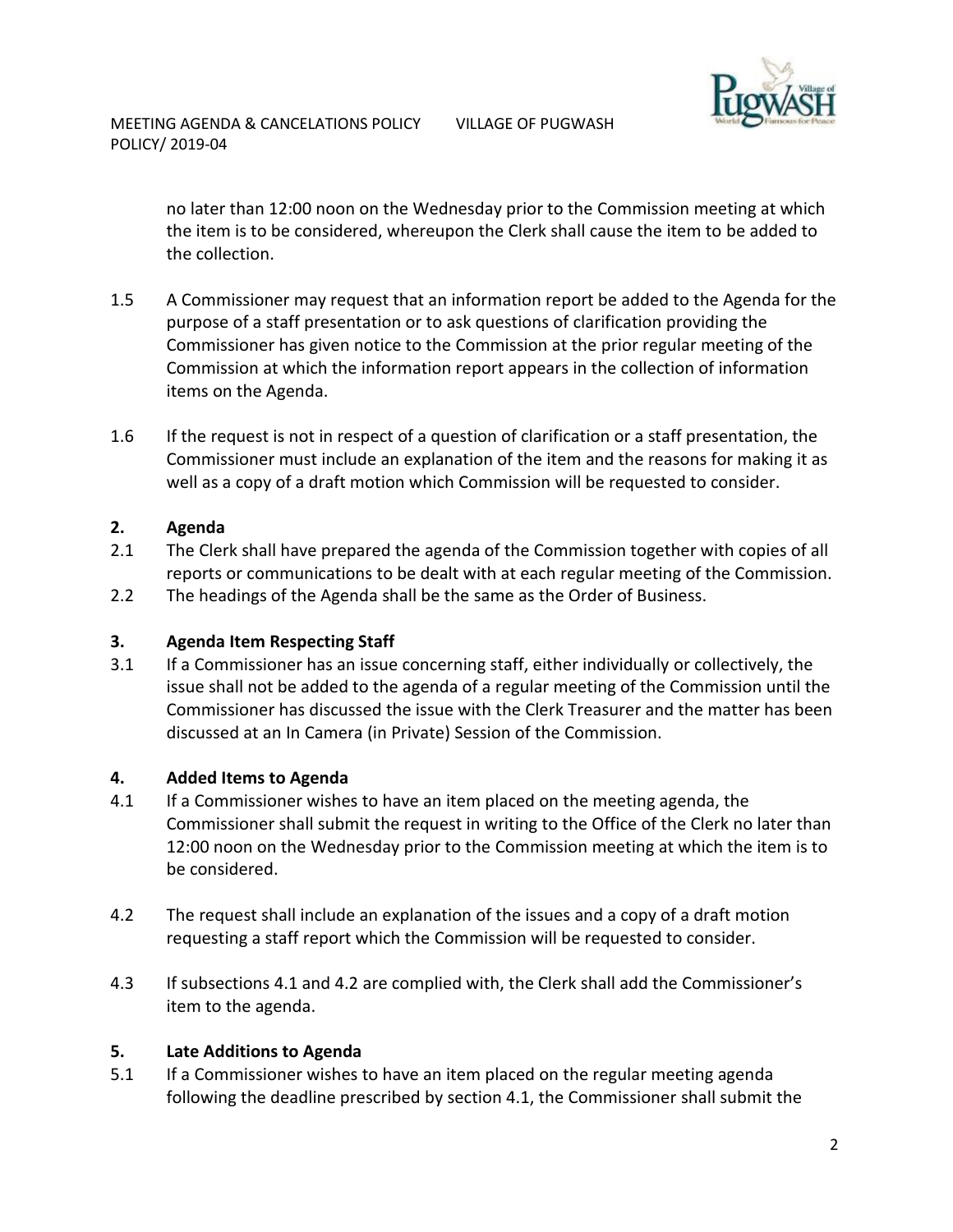

request in writing to Office of the Clerk by noon on the Friday immediately preceding the Commission meeting.

- 5.2 The request shall include an explanation of the issues and a copy of a draft motion requesting a staff report which the Commission will be requested to consider.
- 5.3 The Commission Chair and the Clerk Treasurer shall review all requests that comply with subsections 5.1 and 5.2 and decide whether or not to place the item on the agenda.

## **6. Items Added by Commission**

6.1 Except under conditions considered to be an emergency, the Commission shall not vote on a motion arising out of an item added to the agenda by a Commissioner until a staff report and recommendation is received from the Clerk Treasurer in respect of the subject matter of the motion, and a motion so made shall be deemed to be deferred until such report and recommendation is received by the Commission, but the Commission shall not be bound to adopt such recommendations.

# **7. Agenda Review**

- 7.1 The Agenda may be reviewed prior to a meeting of the Commission, Committee of the Whole or a Standing Committee.
- 7.2 If an Agenda review is conducted for Commission or Committee of the Whole, the following Commissioners and staff shall be notified and permitted to attend: (a) the Chair
	- (b) the Vice Chair;
	- (c) the Clerk Treasurer;
- 7.3 During the Agenda Review, the Chair and Clerk Treasurer jointly may:

(a) defer any item on the Agenda to a subsequent meeting;

(b) refer any item to a Committee of the Whole or a Standing Committee that is within their respective jurisdiction; or

(c) cancel any meeting of the Commission, where, in their judgement, the holding of the meeting is not justified or for any other reason which in their judgement appears appropriate.

7.4 In the absence of the Chair or the Clerk Treasurer, The Vice Chair shall stand in the place and stead of the Chair or the Clerk Treasurer.

# 8. **Presentations**

8.1 On receipt of a request for a presentation, during Agenda review the Chair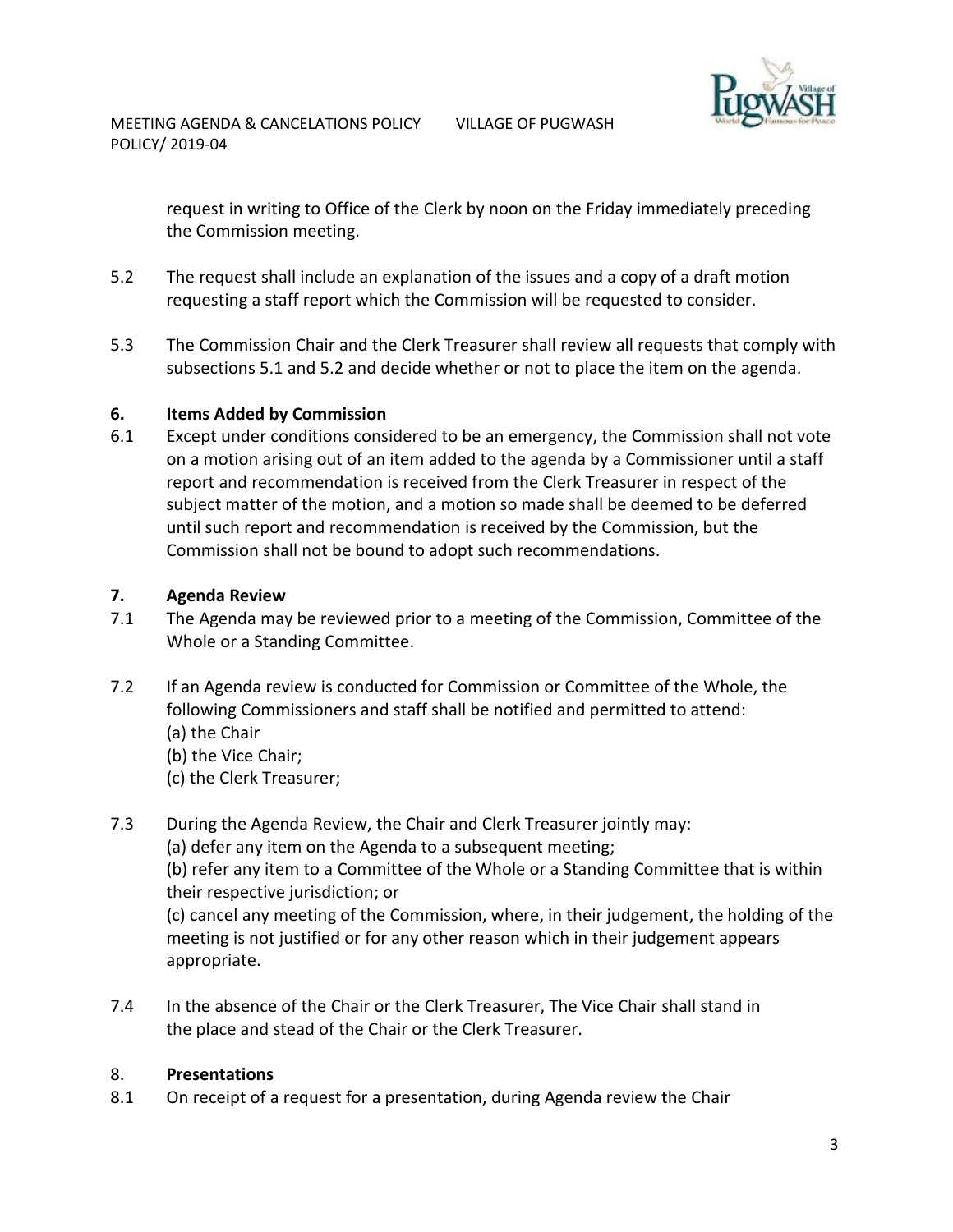

MEETING AGENDA & CANCELATIONS POLICY VILLAGE OF PUGWASH POLICY/ 2019-04

> and the Clerk Treasurer or his or her designate shall review the request and determine the appropriate disposition of the request.

8.2 If the subject of the request does not fall within the duties and responsibilities of a Standing Committee, the Chair and the Clerk Treasurer jointly may:

(a) place the presentation on the Commission agenda;

(b) refer the presentation to the Presiding Officer of an appropriate Community Commission or committee of the Commission;

(c) if the presentation is requesting financial assistance or a tax exemption, advise the group, organization or individual that a decision will not be made at the time of the presentation and may require a financial review before a decision by the Commission can be made.

(d) if the subject matter of the presentation is a matter which can be addressed by staff, refer the presentation to the Clerk's office; or

(e) If the subject matter of the presentation is a matter which is outside the jurisdiction of the Village, refuse the request.

# **CANCELLATION OF MEETINGS OF THE PUGWASH VILLAGE COMMISSION**

## **9. Cancellation of any Meeting of the Commission**

9.1 A meeting of the Commission may be cancelled:

(a) by the Chair, Vice Chair or Clerk Treasurer

(b) on the written request of three or more of the Commissioners where, they have determined that the holding of the meeting is not justified or for any other reason which in their judgement appears appropriate.

## 9.2 A meeting of a Committee of the Commission may be cancelled:

(a) by the Presiding Officer; or

(b) on the written request of three or more of the Commissioners,

where, in their judgement, the holding of the meeting is not justified or for any other reason which in their judgement appears appropriate.